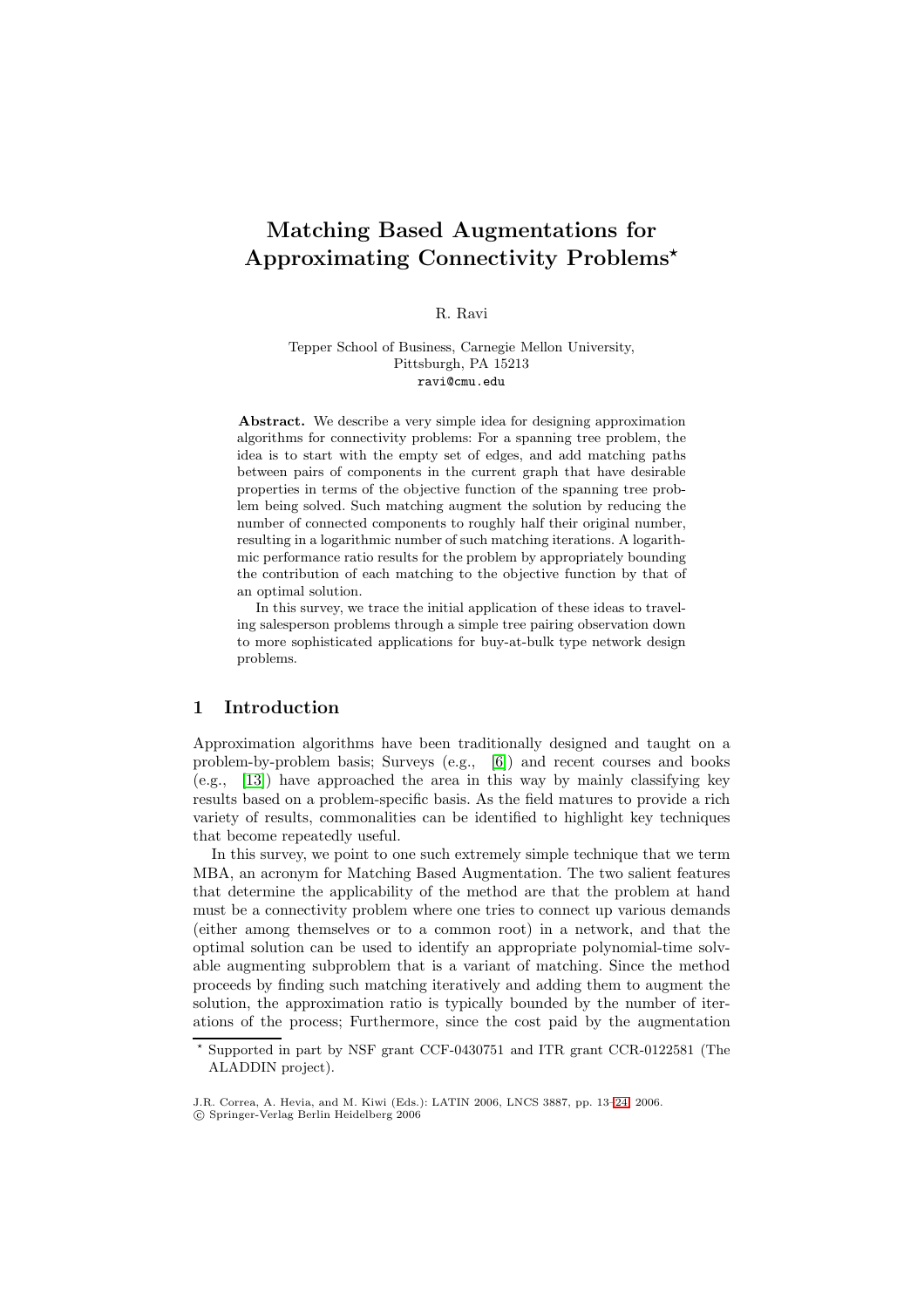in each iteration is bounded with respect to the optimal, the method of proof of the performance ratio is primal-based, without relying on any new (lower) bounds on the (minimization) problem to argue the guarantee. Finally, since each augmentation proceeds by matching up components of the current solution, the number of iterations before there is one single component and hence a feasible solution, is logarithmic in the number of demand points that need to be connected. This explains why most approximation algorithms based on this method have logarithmic performance ratio.

We have structured this survey chronologically by describing the applications of the method in the order of their first (typically conference or technical report) publication. In this order, the classic paper of Christofides [\[2\]](#page-11-3) is the first paper of the sequence to contain most features of the MBA idea: the missing idea is the iterative augmentation. The ATSP approximation of Frieze et al. [\[3\]](#page-11-4) uses the MBA idea in it complete form to obtain a logarithmic approximation for metric ATSPs. We review these two results in the next section. In the following section, we trace our own work in a series of papers [\[7,](#page-11-5) [10,](#page-11-6) [12,](#page-11-7) [8,](#page-11-8) [11\]](#page-11-9) that use this idea in various contexts for NP-hard undirected spanning tree problems. In the next section, we review some more sophisticated uses of the method to solve generalizations of basic connectivity problems so as to route flow under concave cost functions [\[9,](#page-11-10) [1,](#page-11-11) [5\]](#page-11-12). We close by summarizing the method.

# **2 The Early Applications**

The roots of the matching based augmentation method can be traced back to Christofides'  $\frac{3}{2}$ -approximation algorithm for the traveling salesperson problem on undirected graphs with metric costs. Recall that in this problem, we are given an undirected (without loss of generality, complete) graph with nonnegative costs obeying the triangle inequality on the edges, and the goal is to find a TSP tour (Hamiltonian cycle that visits every vertex exactly once) of minimum total edge cost.

#### **2.1 Christofides' Algorithm for Metric TSP**

Christofides' heuristic [\[2\]](#page-11-3) first computes a spanning tree  $T$  on the graph  $G$ . Next, we observe by a simple parity argument on the sum of all degrees in any graph that the number of odd-degree nodes is even. Applying this to the tree  $T$ , we see that the number of nodes of odd degree in  $T$  is even. We now consider the induced (complete) subgraph on only the odd-degree nodes of  $T$  and compute a perfect matching M on this (even-sized) set. Now  $T \cup M$  is a connected graph of even degree, which implies that it is Eulerian. An Euler tour of this graph can be shortcut to yield a TSP solution of no higher value (using the triangle inequality property of the metric costs).

While it is clear that the MST  $T$  has cost at most that of an optimal tour, bounding the cost of  $M$  with respect to an optimal TSP tour requires a little work. Consider an optimal tour and induce it on the odd-degree nodes of T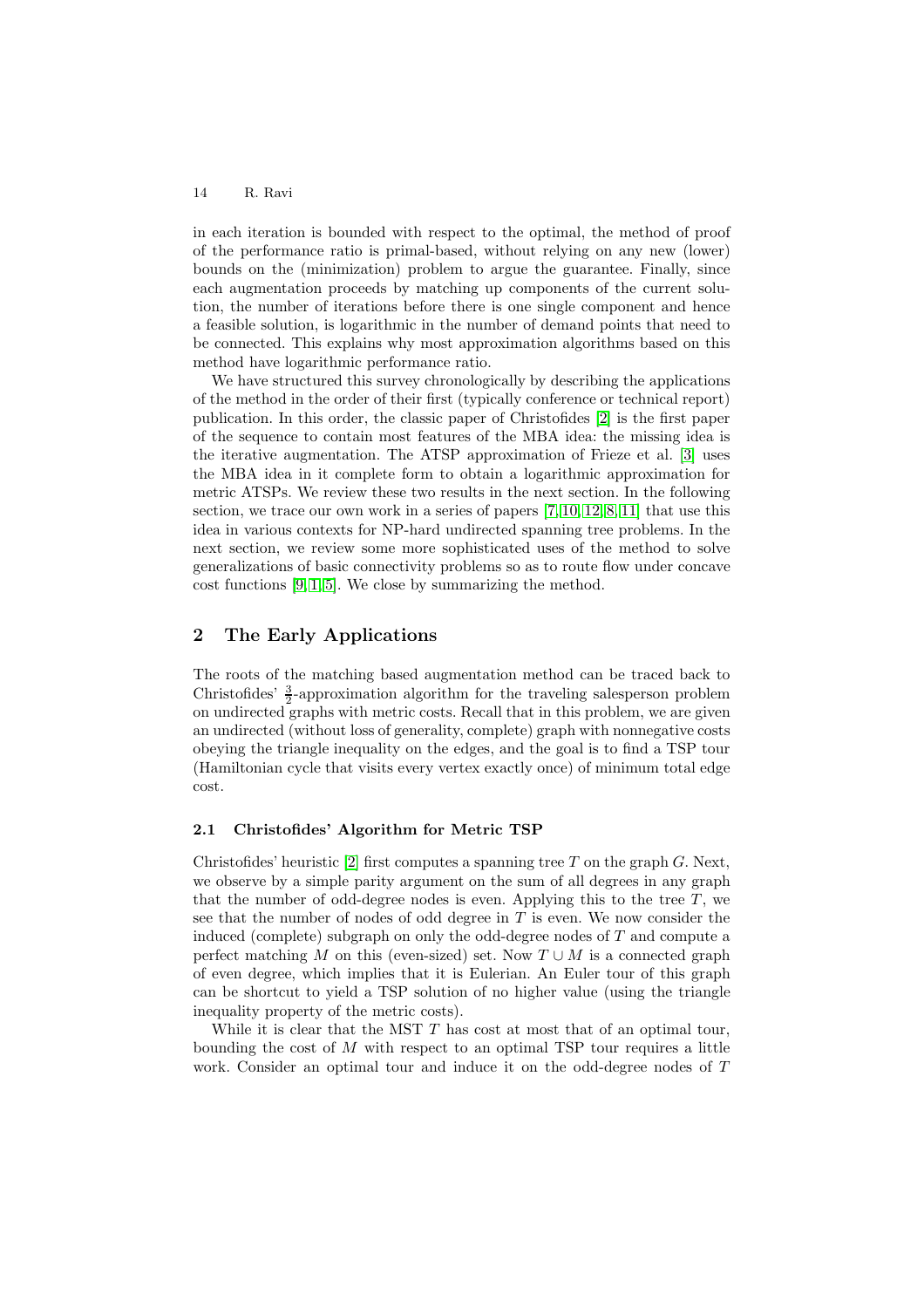(short-cutting over the even degree nodes of  $T$ ). This tour, by the triangle inequality, has cost no more than that of the optimal solution. This induced tour is on an even sized set (by the earlier observation) and hence can be exactly decomposed into two disjoint matchings. The cheaper of these two matchings has cost at most half that of an optimal solution. This in turn upper bounds the cost of the minimum-cost matching  $M$  we found on the odd-degree nodes. Overall, the  $\frac{3}{2}$  performance ratio is proved.

The key step in the algorithm is to augment the initial tree  $T$  by a matching  $M$ which can be appropriately bounded by a fraction of the cost of the optimal tour solution. In this way, this algorithm lays out the idea of augmenting a current solution with a matching the cost of which can be bounded by comparing it with an optimal solution. As we shall see, this is the underlying idea of the MBA method.

#### **2.2 The FGM Algorithm for Metric ATSPs**

Next, we consider an algorithm due to Frieze, Galbiati and Maffioli [\[3\]](#page-11-4), henceforth referred to as the FGM algorithm for the asymmetric version of the TSP problem. In this version, a complete directed graph is given with arc costs that are not necessarily symmetric but obey the triangle inequality, and the goal is to find a traveling salesperson directed tour (that visits each vertex exactly once) of minimum total arc cost.

The FGM algorithm is a "greedy" augmentation algorithm that adds arcs to the solution in iterations. It starts with an empty graph in which each node is a singleton component. In each iteration, it adds a collection of cycles that merge these components into larger components. In particular, in the first iteration, it computes a minimum cost directed cycle cover of the nodes and adds it to the solution. This merges the nodes into cycles, and for each cycle a representative node is chosen. In the next iteration, only the induced complete digraph on the representative nodes is considered and a minimum cost cycle cover on the representative nodes is computed and added to the solution. This merges the set of representative nodes (and hence their respective components) in a cycle into a larger component. Notice that every component is strongly connected and Eulerian (every node has indegree equal to outdegree). This proceeds in every iteration by first identifying a representative node in each Eulerian component and computing a minimum cost cycle cover on these representatives to merge components into larger Eulerian components. Finally, when all nodes are in one Eulerian component, we can shortcut an Eulerian tour on all the edges into a Hamiltonian tour of no higher cost using the triangle inequality on the costs.

Two simple observations prove the performance guarantee of  $\log_2 n$  for the FGM algorithm on a graph with  $n$  nodes: (i) In each iteration the Eulerian components at least halve in number; This is a simple consequence of the fact that every cycle in a cycle cover has length at least two leading to every Eulerian component merging with at least one other such component. (ii) The cost of the cycle cover added in any iteration is at most that of a minimum TSP tour; This follows as a simple consequence of the fact that the minimum TSP tour induced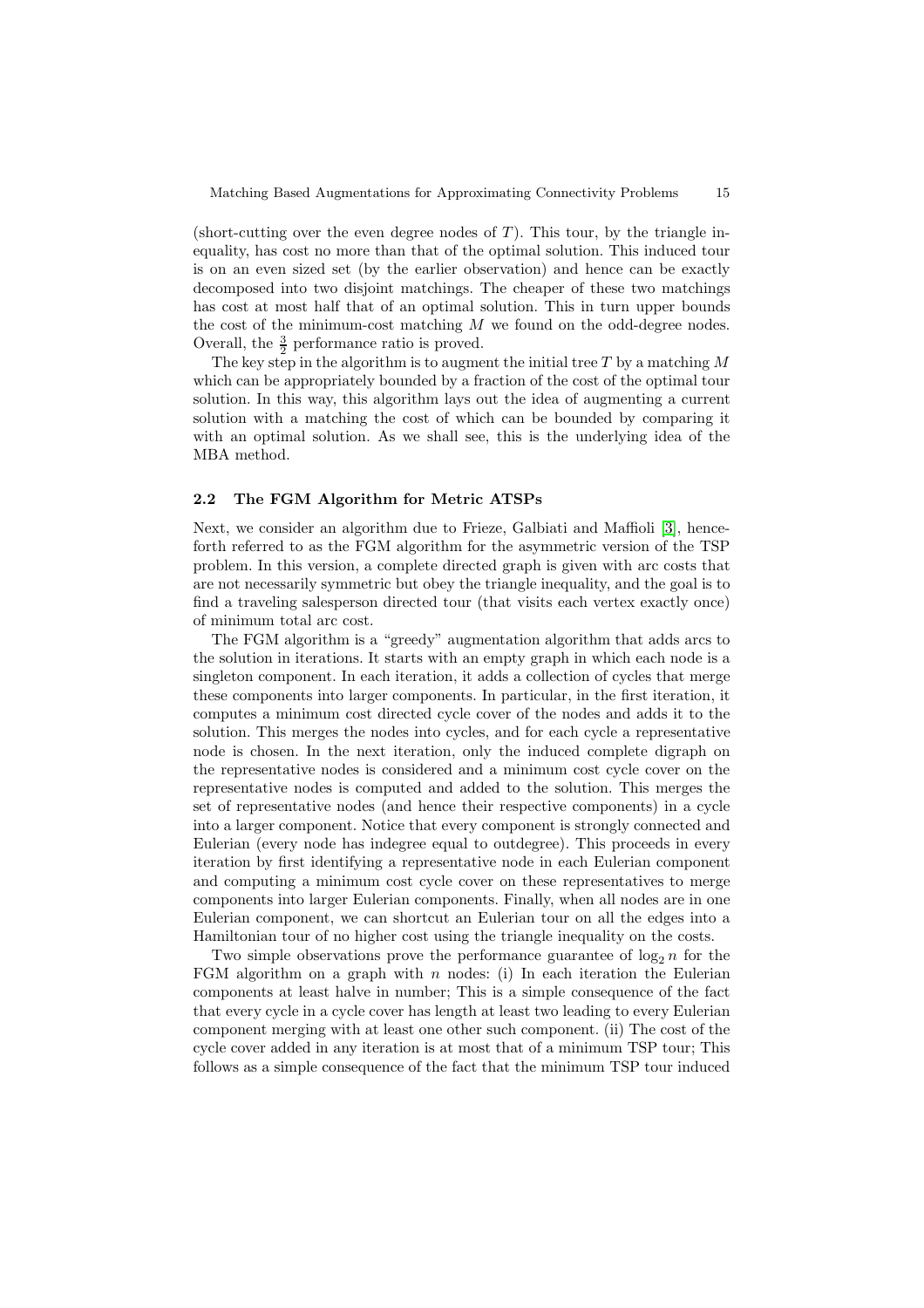on the representative nodes in any iteration (and shortcut over the other nodes) is a feasible solution to the cycle cover problem for that iteration, and hence the minimum cover computed has cost no more than that of this optimal TSP solution. Putting these two observations together, we see that the approximation ratio of the FGM algorithm is bounded by the number of iterations, which in turn is at most  $\log_2 n$ .

The FGM algorithm has all the salient features of the MBA idea: (i) Construct the solution by iterative augmentation using a matching based routine in each iteration (Note that a cycle cover problem on a digraph  $G = (V, A)$  is solved by an assignment problem on an auxiliary bipartite graph with node bipartition  $(V_1, V_2)$ , each of the parts being a copy of V, and edges  $u_1, v_2$  for every arc  $u, v$ in  $A$ ). (ii) The cost of the augmenting solution in each iteration is bounded by that of the optimal by identifying the appropriate matching subproblem to solve the augmentation problem. The overall performance ratio is then proportional to the number of iterations.

# **3 A Tree Pairing Lemma and Its Applications**

In our own work, the MBA method took shape in an unintended context, namely in deriving an approximation algorithm for the node-weighted Steiner tree problem. The conference version of our work [\[7\]](#page-11-5) proved the performance ratio of the greedy algorithm therein via a simple pairing argument on an even number of nodes in a tree. We recall that here.

**Lemma 1.** Let  $T$  be a tree and  $M$  be an even subset of the nodes of  $T$ . There exists a pairing (loosely a "matching") of the nodes of M such that the paths between the pairs in T are edge-disjoint.

**Proof:** For a pair  $(u, v)$  define the length of the pair to be the number of edges (hops) in  $T$  between  $u$  and  $v$ , The pairing that minimizes the total length has the claimed property. Suppose for a contradiction, two pairs in such a pairing, say  $(u_1, v_1)$  and  $(u_2, v_2)$  have a common edge e in their paths in T: Breaking up the pairing and re-pairing them using only the paths until  $e$  results in a new pairing that reduces the total length of the resulting pairing, contradicting our choice of the pairing.

While being immaterial to our subsequent application of the above lemma, the above proof suggests a constructive method for finding such a pairing: Start with any pairing and repeatedly pick any two pairs that overlap and re-pair them until there are no more such pairs. Since the total length of the pairing reduces at each re-pairing, it is not hard to argue polynomial time termination. Other alternate algorithmic approaches that work include using a minimum length perfect matching procedure on the marked nodes.

## **3.1 A logarithmic Approximation for MST**

We can now use the above lemma to design a simple (but somewhat ridiculous) algorithm for approximating the cost of a minimum spanning tree in an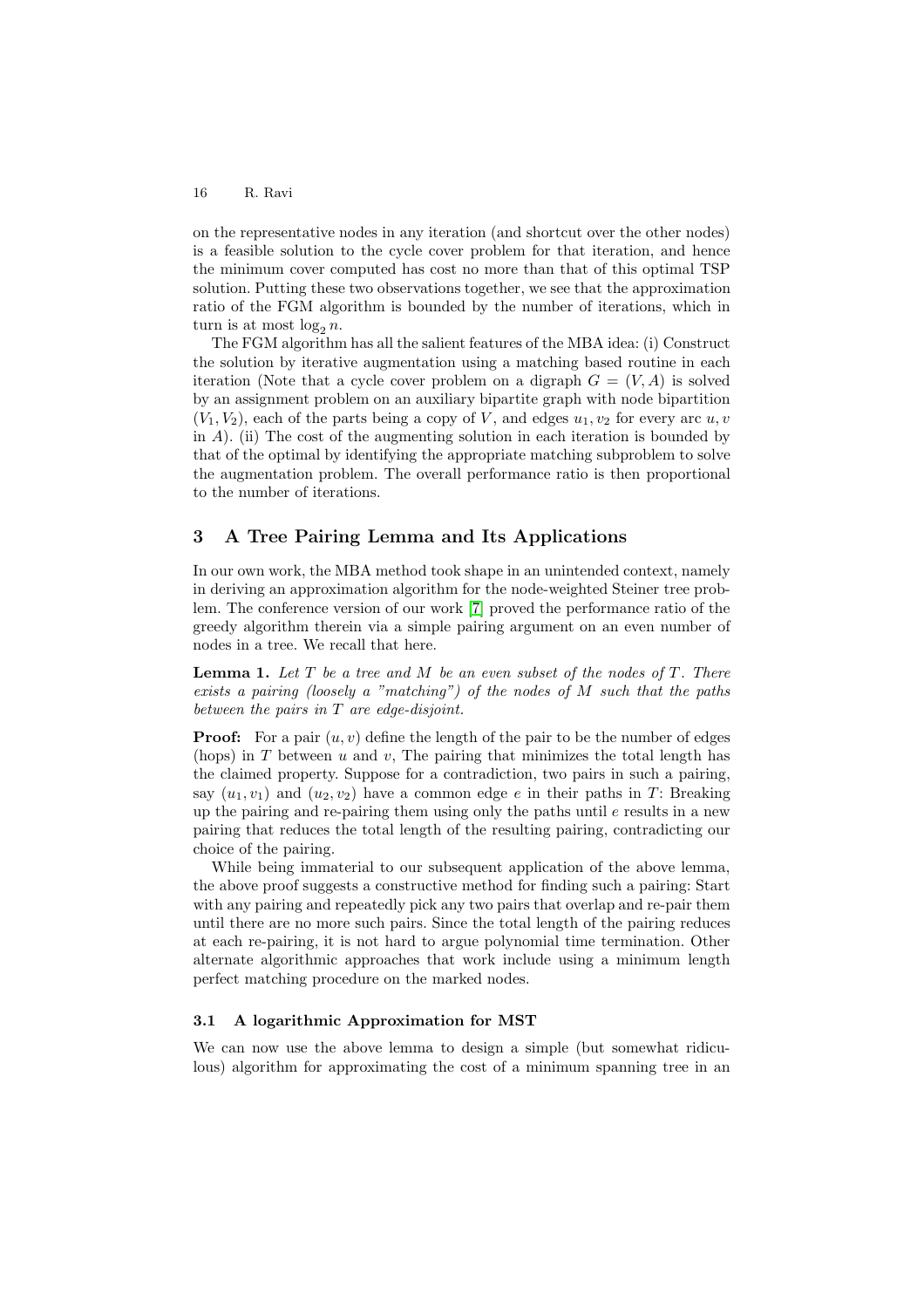undirected graph. While there are simple (Kruskal' and Prim's) and even linear time exact algorithms for this problem, the approximation algorithm illustrates some general principles that will explain our subsequent algorithms.

The idea for the approximation is to build the spanning tree in iterations starting with the empty set of edges; The aim is to reduce the number of connected components at the end of each iteration to a constant fraction (typically half) of the number at the beginning of the iteration. For spanning trees, the simplest way to accomplish this is to ensure that every component connects with at least one other component via the edges added in a typical iteration.

How can one arrive at the polynomial time subproblem that accomplishes the component reduction but whose solution can be bounded against an optimal solution? This is the crux of applying the MBA method and the answer depends on the problem at hand.

Let's develop some common notation that will be useful for the rest of this section. Let the total number of iterations for the MBA based algorithm be denoted by  $\tau$  (typically,  $\tau = O(\log n)$ ). In iteration  $t \in \{1, 2, ..., \tau\}$ , let the set of edges added to augment the solution be denoted  $E_t$ , and let the set of connected components at the end of this iteration be denoted  $\mathcal{C}_t$  with the connected components labeled  $C_t(1), C_t(2), \ldots, C_t(k_t)$ , where  $k_t$  is the number of connected components in  $\mathcal{C}_t$ . For example,  $\mathcal{C}_0 = V$  with  $k_0 = |V| = n$ , while  $\mathcal{C}_\tau$  is one single connected component with  $k<sub>\tau</sub> = 1$ .

To return to the question about the subroutine to employ at each iteration, we reason as follows: Consider an optimal MST,  $T^*$  say, and at the start of iteration  $t + 1$ , we look at the components of  $C_t$  and contract them to supernodes in  $T^*$ . The edges of  $T^*$  now form a potentially cyclic set of edges with some self loops and multiedges on the node set  $C_t$ . We can remove cycles (and self-loops) to finally get a tree (call it  $T^*(t)$ ) on this set of supernodes that use only edges of  $T^*$  and hence of total cost no more than the optimum. Now we can apply the tree pairing lemma to  $T^*(t)$  (Assume for now that the number of supernodes in  $T^*(t)$  is even for otherwise we can omit an arbitrary supernode). The treepairing lemma shows how the supernodes can be paired off using edges of  $T^*$ and be connected between these pairs. The resulting matching problem that can be used to solve the resulting connection problem is to connect each component of  $C_t$  with another at minimum total cost of all such pairwise connections. Note that even though the original costs may not be metric, we can use a metric completion between supernodes in solving this matching problem: Indeed, if an edge used in the matching is not a direct edge but one in the metric completion, we can use the path of this cost to connect the two endpoints, satisfying the connectivity feasibility requirement of this iteration.

To summarize, in iteration  $t + 1$ , we compute the metric completion of the supernodes in  $T^*(t)$  and solve a minimum cost perfect matching problem (assuming the number of supernodes in it is even). For every edge in the matching, we add the path in the graph of this cost during this iteration. The following two lemmas are now immediate.

<span id="page-4-0"></span>**Lemma 2.** The number of iterations of the MBA-based algorithm is  $O(\log n)$ .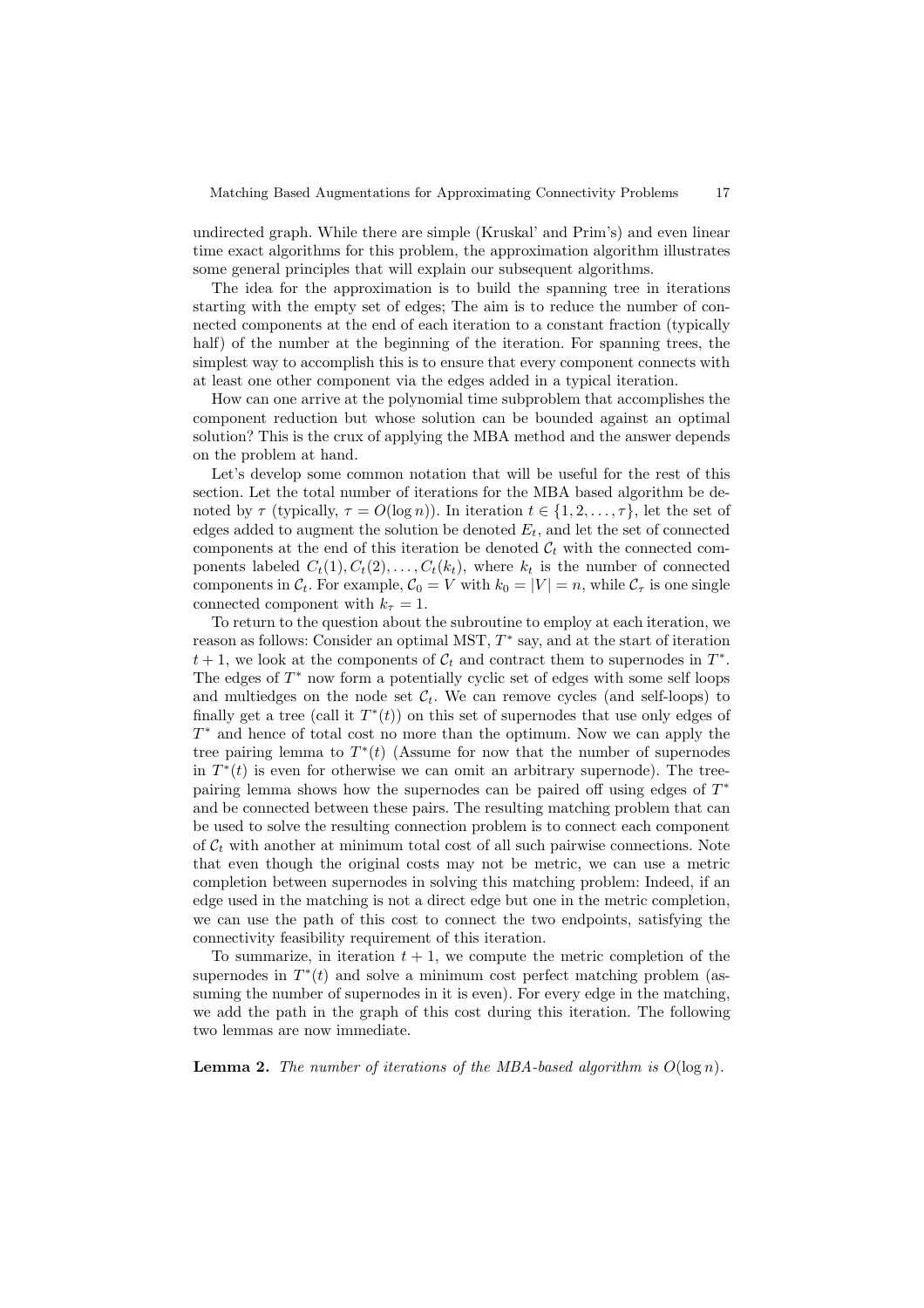The proof follows from the observation that all but one component are paired off in every iteration this reducing the number of components in any iteration by at least a fraction of  $\frac{2}{3}$ . Starting with  $|V| = n$  components, the number of iterations is bounded as above.

## <span id="page-5-0"></span>**Lemma 3.** The cost of edges added at every iteration at most that of an optimal solution  $T^*$ .

The proof of this lemma uses the metric completion on the components of  $C_t$  and using the induced solution  $T^*(t)$  and the tree-pairing lemma on it, identifies a matching of cost at most  $T^*(t)$  that pairs up the components. Since a minimum cost perfect matching subroutine finds such a pairing of minimum cost, its cost is no more that that of  $T^*(t)$  as stated.

Putting the above two lemmas together and observing that at the end of the last iteration, we have added a set of edges that form a single connected component, we can delete edges as required to get a final spanning tree of cost no more than the number of iterations times that of  $T^*$ . Along with the observation that the subproblem we set up at each iteration is polynomial-time solvable we have the following theorem.

**Theorem 1.** The MBA-based algorithm using a minimum cost perfect matching subroutine at each iteration outputs a spanning tree of total cost  $O(\log n)$  times the minimum.

Since the tree pairing lemma works only on a subset of nodes, the results in the following sections all apply to finding Steiner trees that connect a subset of the nodes (called terminals) rather than the whole node set as in a spanning tree. We restrict our discussion to spanning trees for the sake of simplicity and reduced notation, but note that the  $O(\log n)$  factors in the treatment below is typically reduced to  $O(\log k)$  where k is the number of terminals in the Steiner tree problem.

## **3.2 Degree Bounded MSTs**

The first problem using the MBA framework is the degree-constrained minimum spanning tree problem: Given integer degree budgets  $B_v > 0$  for every vertex v of an undirected graph with nonnegative edge costs, the goal is to find a spanning tree of minimum total cost obeying all the degree bounds (if it exists), i.e., the degree of node v in the tree is at most  $B_v$ . This problem generalizes minimum-cost TSP paths by setting the budget to one at the endpoints and two elsewhere. Furer and Raghavachari [\[4\]](#page-11-13) used a matching based approach to derive the first approximation algorithm for a special case of the problem with all edge costs being either one or infinity (the unweighted graph case), and the solution output by their method used a degree-constrained subgraph subroutine to get an  $O(\log n)$  approximation ratio for all the degree budgets simultaneously (i.e., if  $B_v$  is feasible for all v, their solution has degree  $O(\log n \cdot$  $B_v$ ) at v for all v. Their algorithm can be seen as an early application of the MBA method.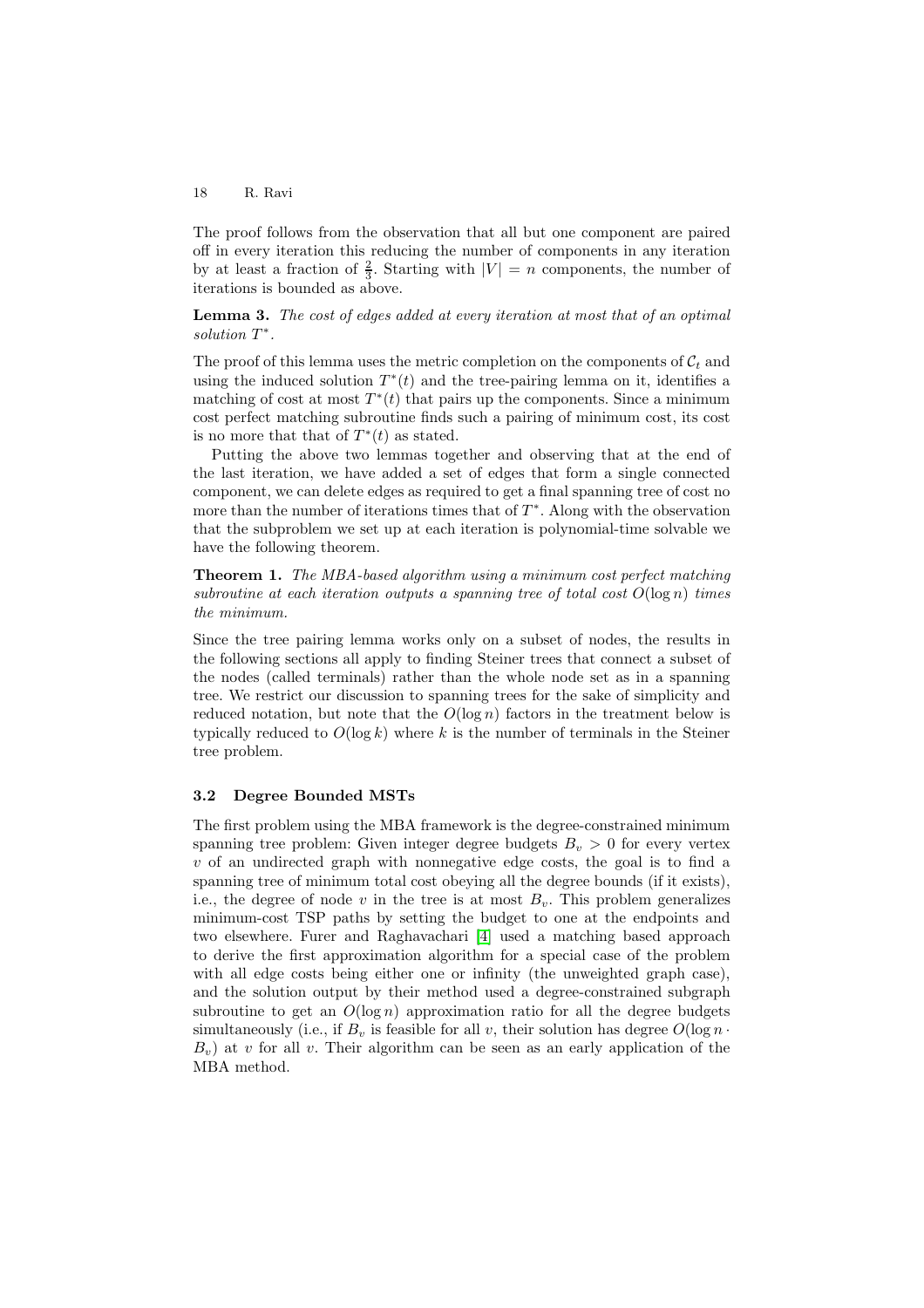The degree constrained MST problem was first addressed in our work [\[10\]](#page-11-6) where the tree-pairing lemma was used to identify a matching subproblem to connect up components in each iteration [1](#page-6-0).

The algorithm in [\[10\]](#page-11-6) follows the same outline as that for MSTs in the previous subsection. The subroutine at each iteration must be tailored to add a subgraph that induces degree no more than about  $B_v$  at any node v, and has cost no more than that of an optimum solution, while merging components in pairs. The resulting matching problem turns out to be a bit more sophisticated than that for MST as expected since it handles two different objectives, namely node degrees and edge costs. The subroutine builds a bipartite graph with the original nodes on the left part and the current connected components  $C_t$  on the right part. Original graph edges are duplicated to go between each vertex endpoint on the left part to the component on the right part containing the other endpoint. The subroutine is now to choose a minimum cost set of edges that have at least one edge leaving every component (on the right part) but have degree at most say  $2B<sub>v</sub>$  at any node v on the left part. The tree pairing lemma guarantees that the paths between the pairings induce degree at most twice the original degree. While the counterpart of Lemma [2](#page-4-0) is immediate, we have the following version of Lemma [3.](#page-5-0)

**Lemma 4.** The cost of edges added at every iteration at most that of an optimal solution  $T^*$ , while the degree added to any node v in any iteration is at most  $2B_v$ .

Finally we get the following theorem.

**Theorem 2.** [\[10\]](#page-11-6) The MBA-based algorithm using a minimum-cost degreeconstrained subgraph subroutine at each iteration outputs a spanning tree of total cost  $O(\log n)$  times that of a minimum cost tree obeying the degree bounds; Moreover, the spanning tree output has degree at most  $O(\log n \cdot B_v)$  at node v for all vertices v.

## <span id="page-6-1"></span>**3.3 Diameter Bounded MSTs**

Next, we turn to a "cost-diameter" version of the MST problem: Given a nonnegative length  $l_e$  and a nonnegative cost  $c_e$  for every edge e of an undirected complete graph, the goal is to find a cheap tree (in terms of total cost) and also low diameter (in terms of lengths). In a particular budgeted version of the problem, we are given a bound  $L$  on the total (length) diameter of the spanning tree to be output and the goal is to find such a spanning tree of minimum total edge cost. This minimum cost-diameter spanning tree problem can be easily shown to be NP-hard [\[8\]](#page-11-8), as is a cost-radius version of the problem. In the cost-radius version, we are given a root node  $r$ , and a bound  $R$  on the total length of any path in the output tree from  $r$  to any node (hence the name radius, in terms of

<span id="page-6-0"></span>While this treatment has been completely worked out in the conference version of our paper [\[10\]](#page-11-6), the journal version [\[12\]](#page-11-7) uses a different greedy approach that can also handle node weights in a generalized version of the basic problem.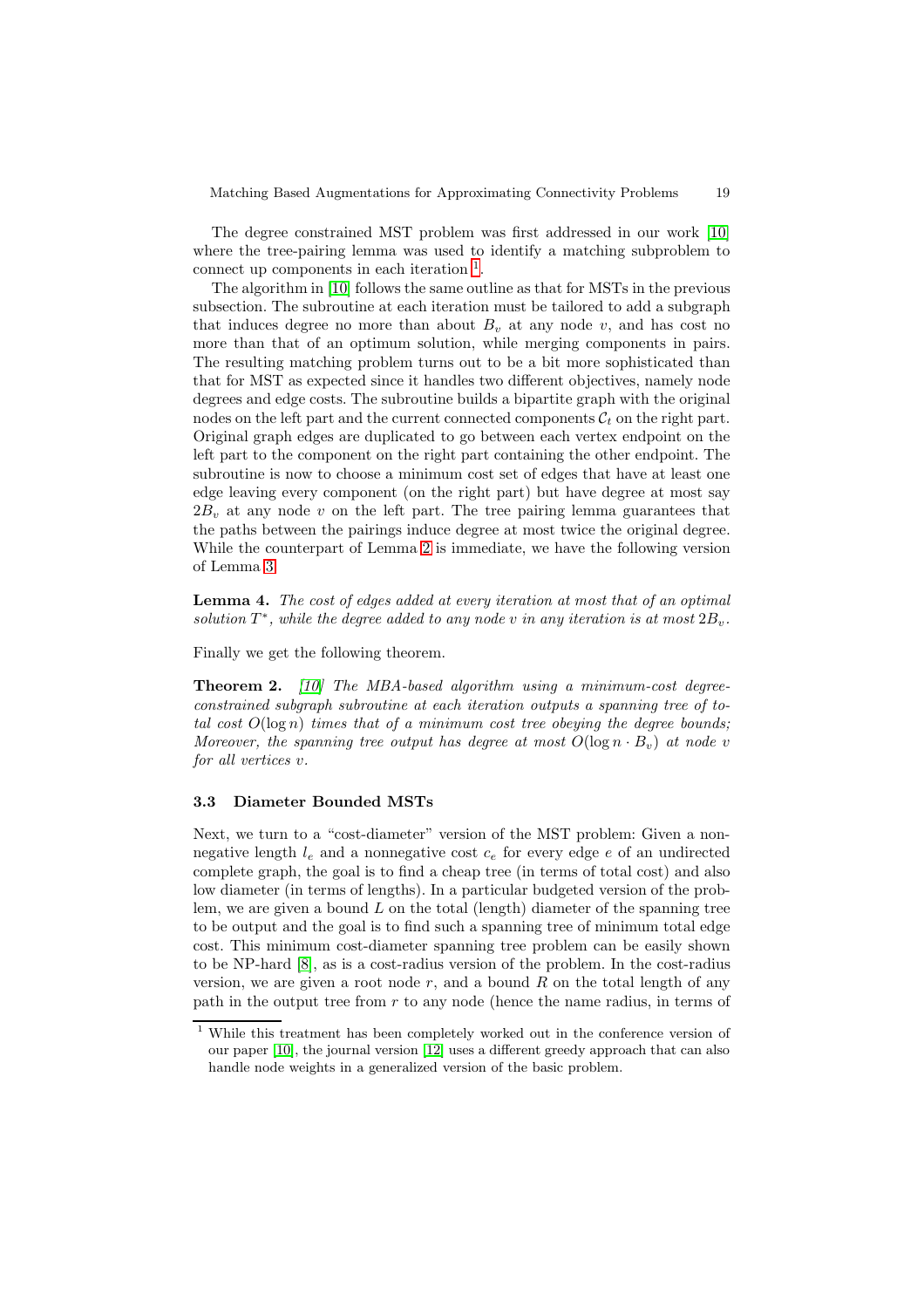the length function). We will relate this cost-radius spanning tree problem to a cost-distance version in the next section.

Let us apply the MBA based method to find a minimum cost-diameter spanning tree. At each iteration, we must merge components but with two different goals in mind: the total cost of the matching paths added in the iteration must be at most that of an optimal solution, and the diameter of every path added in the matching should also not exceed the bound  $L$ . A further complication is introduced in keeping the total diameter of the final solution bounded with respect to L. For this reason, we simple promote one of the two endpoints of the matched pairs as a representative for its connected component in the next iteration to control the growing radius of the component. Applying the tree pairing lemma to the set of representatives in an optimal tree (of diameter  $L$  and total cost  $C^*$  say), we can pair the representatives using paths of length at most L each and of total cost at most  $C^*$ .

This leads to the following matching subroutine in each iteration. We have a set of connected components, each with a representative. We build an auxiliary graph only on the representatives connecting every pair of representatives by an edge that represents paths of length at most  $L$ . Furthermore, we want the cost of these paths to be minimum under the length constraint. For this, we solve a constrained shortest-path problem between this pair of representatives: in particular, we find the minimum cost of a path of total length at most  $L$ between these representatives. This problem is itself weakly NP-hard but a scaled adaptation of Djikstra's algorithm gives a PTAS for this path cost computation (i.e, we can get a  $(1 + \epsilon)$ -approximation to the minimum cost path of length at most L in polynomial time for any fixed  $\epsilon > 0$ ). After filling in all these path costs between representatives, we find a minimum cost perfect matching under these costs. Note that this pairs up components via their representatives using paths of length no more than  $L^*$  and nearly minimum total cost.

As in Lemma [2,](#page-4-0) the guarantee on the number of iterations follows from the pairing property of the paths added in every iteration. We also have the following guarantee on the cost and diameter of components at the end of every iteration.

**Lemma 5.** The cost of edges added at every iteration at most  $(1 + \epsilon)$  times that of an optimal solution  $T^*$  for some fixed  $\epsilon > 0$ , while the diameter of any connected component at the end of iteration t under the length function is at most 2tL.

The bound on the diameter follows from an inductive argument while the cost guarantee is a consequence of the tree-pairing lemma. To obtain the final solution, we observe that even though the set of edges we may have added may form cycles, we can choose a minimum radius tree (under the length function) rooted at the representative of the final component. This tree obeys the bounds in the next theorem.

**Theorem 3.** [\[8\]](#page-11-8) The MBA-based algorithm using a minimum-cost length constrained subgraph subroutine at each iteration outputs a spanning tree of total  $cost\ O(\log n)$  times that of a minimum cost tree obeying the diameter bounds; Moreover, the spanning tree output has diameter at most  $O(\log n \cdot L)$ .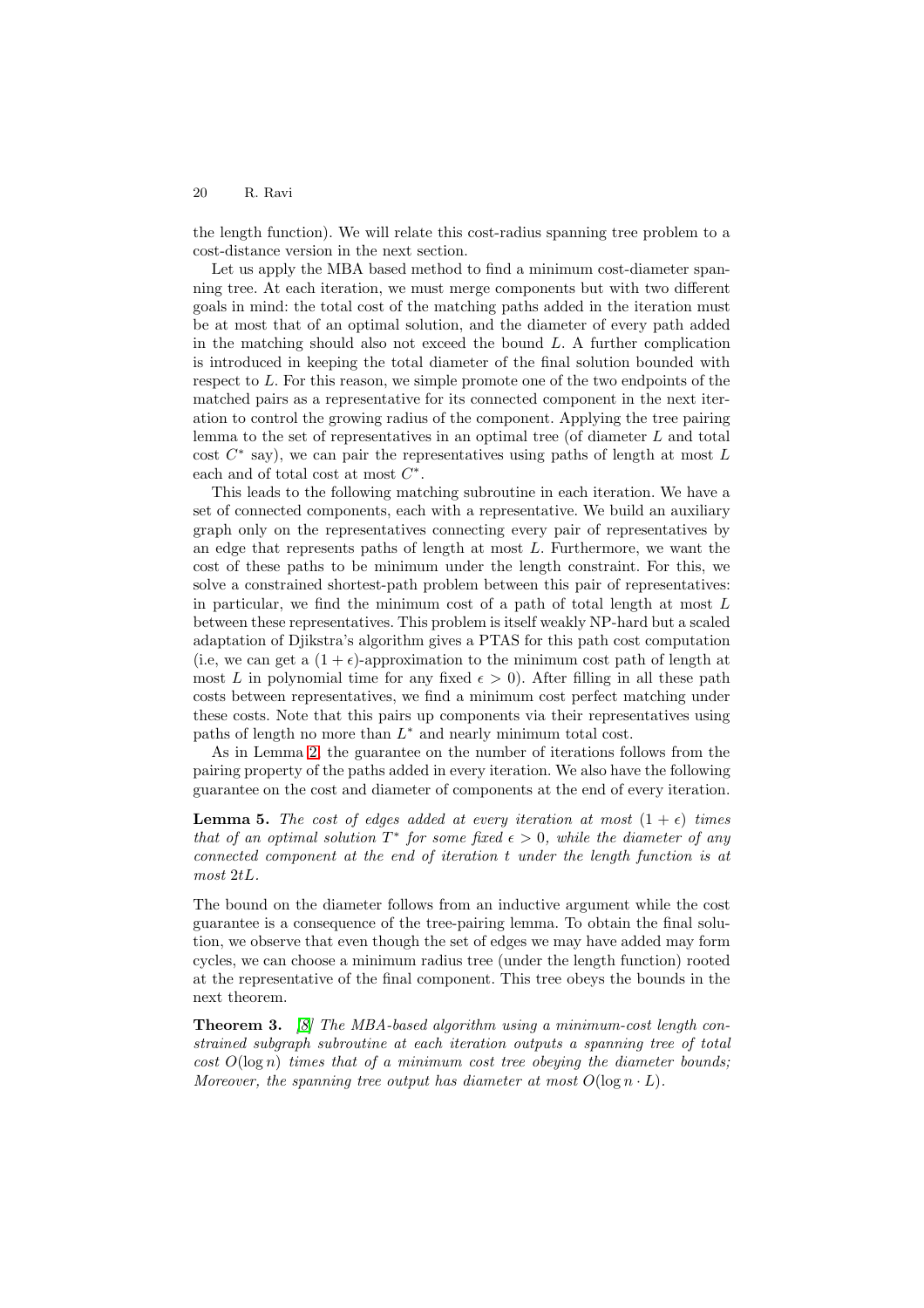## **3.4 Degree and Diameter Bounded Trees**

A third application of the tree-pairing lemma to formulate an MBA based approximation came in the unlikely guise of minimizing the broadcast time in an undirected graph. In this problem, we are given a undirected graph with a root node r containing a message to be broadcast to all the nodes in the graph. At each time step, every node that has a copy of the message can transmit it to one of the (uninformed) neighbors, in the so-called telephone model. The goal is to find a scheme for broadcasting the message to all nodes in the minimum number of time steps. In the first poly-logarithmic approximation algorithm for this problem [\[11\]](#page-11-9), we showed how to reduce this problem to one of finding a spanning tree with simultaneously low diameter and low maximum node degree. The *poise* of a spanning tree in an undirected graph captures this notion and is defined as the sum of the diameter and the maximum degree. A spanning tree of an undirected graph on  $n$  nodes with poise  $\rho$  can be used to broadcast a message from any root node within  $O(\frac{\log n}{\log \log n} \cdot \rho)$  time steps.

The problem of finding spanning trees with minimum poise can be attacked using the MBA method. At each iteration, the matching based subroutine is require to add paths between matched components that have low diameter (number of hops) as well as induce low degree on any node in the graph. We can use the idea of promoting representatives from the previous subsection (for minimum cost-diameter spanning trees) to control the diameter of the connected components at each iteration. Applying the tree-pairing lemma to the representatives on an optimal tree, we can infer that there is a matching between them using paths of length at most the optimal poise such that the maximum degree induced by these paths at node is also at most the optimal poise. This motivates a corresponding matching problem of pairing up the representatives using short paths with low congestion at any node.

To set up this problem so as to control for the maximum degree of any node induced by the set of matching paths, we use ideas from minimizing congestion in routing integral multicommodity flow, and formulate a linear programming problem to which we can apply randomized rounding. To summarize, the set of representatives from the connected components at each iteration are the sources of multicommodity flow that sinks at any of the other representatives. Furthermore, the length of any of these flow paths is bounded by a given budget (on the poise). An LP solution to the resulting problem of minimizing the node congestion can be rounded randomly to get a near-optimal integral solution. The tree-pairing lemma again provides a proof that there is an integral (and hence LP) solution for the right guess value of the poise with maximum node congestion also at most this poise. The integral rounded solutions can be used to find appropriate matching paths between components in a way that the diameter only increases linearly with the number of iterations. A slightly more careful choice of pairing paths still guarantees the bounds of Lemma [2](#page-4-0) while we can get the following analogue of the cost bounding lemma.

**Lemma 6.** If there is a tree of poise  $\rho$  in the input graph, the LP rounding method with subsequent careful choice of matching paths induces degree at most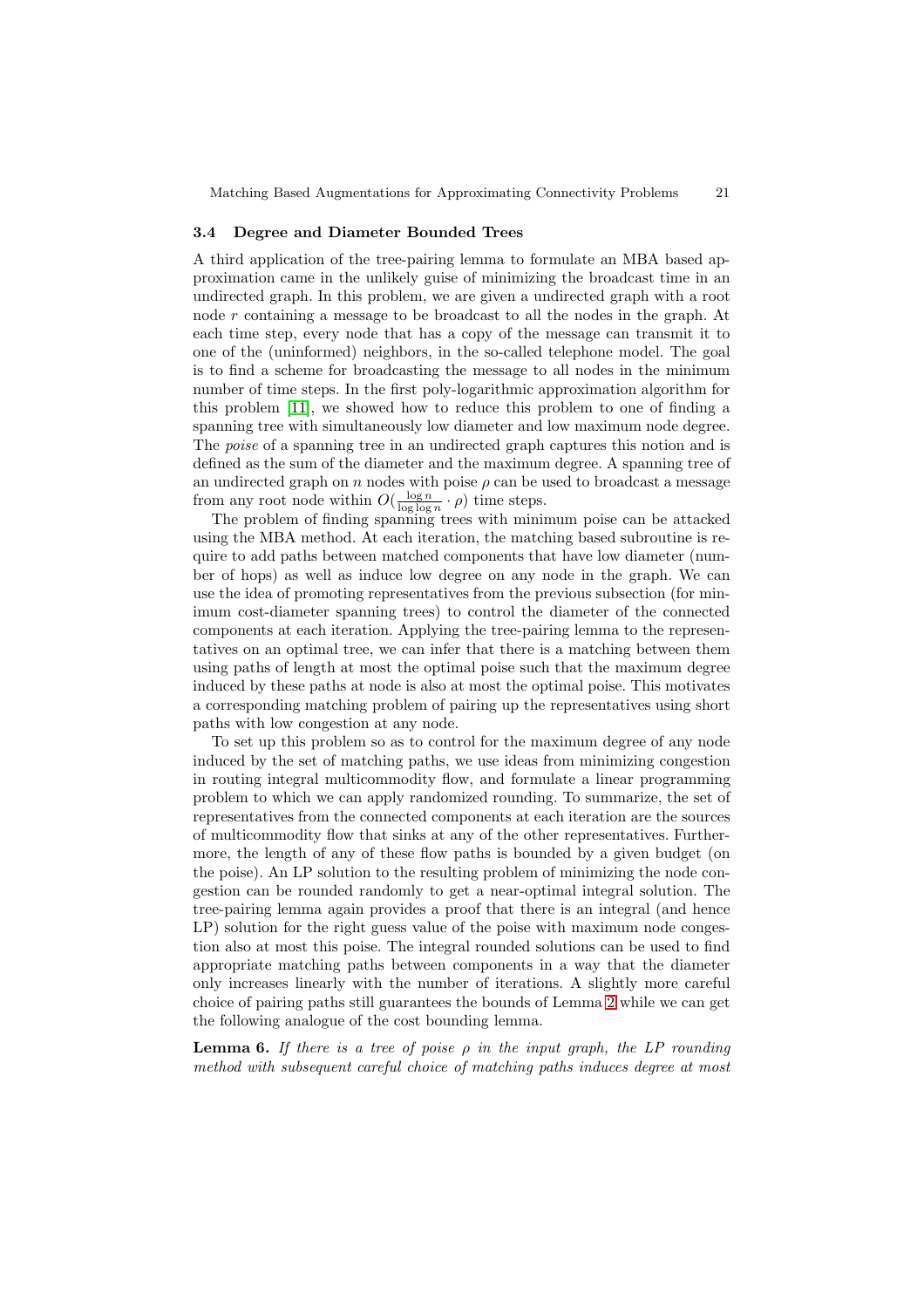$O(\rho + \log n)$  at any node in each iteration, while the diameter of any connected component at the end of iteration t under the length function is at most  $2t\rho$ .

Noting that the minimum poise of any spanning tree of an  $n$ -node graph is  $\Omega(\frac{\log n}{\log \log n})$ , we get the following result.

**Theorem 4.** [\[11\]](#page-11-9) The MBA-based algorithm using randomized rounding of a length-constrained node-congestion minimizing LP at each iteration outputs a spanning tree of poise  $O(\frac{\log^2 n}{\log \log n})$  times the minimum.

This subsequently leads to the same performance guarantee for the minimum broadcast time problem as shown in [\[11\]](#page-11-9).

# **4 Algorithms Inspired by MBA**

In this section, we briefly review two lines of work that have used the MBA technique but pushed it to a whole new level. While the underlying matching is recognized as a vehicle to argue the cost incurred by the algorithm by charging it against an optimal solution, these methods typically employ randomization (in their simplest versions) to show expected guarantees on the cost of one iteration. Logarithmic guarantees follow using the same basic line of argument as for the MBA method.

## **4.1 Cost-Distance Network Design**

The cost-distance network design problem is a variant of the set of distanceconstrained minimum-cost spanning tree problems introduced in Section [3.3.](#page-6-1) In this problem, we are given a nonnegative length  $l_e$  and a nonnegative cost  $c_e$  for every edge e of an undirected complete graph as well as a root node r. In the simplest version, the goal is to find a spanning tree that minimizes the sum of the costs of the edges in the tree (under the c-function) and the distances in the tree (under the l-function) from the root to all the nodes.

The algorithm given by Myerson et al. [\[9\]](#page-11-10) for this simple version is to define a composite weight function that is the sum of the cost and length for each edge. The algorithm then finds a near-perfect minimum weight perfect matching (ignoring the root and connecting to it only in the last iteration) and chooses one of the two endpoints to be a representative for the whole component randomly. As in the MBA algorithms, these paths are added and the process continues until a tree is obtained.

As in the MBA method, the proof of performance ratio proceeds by showing that the expected cost of eventually connecting all the vertices to the root via the matching added in one iteration is bounded by a constant factor times that of the optimal solution. The randomization allows one to argue that as the iterations proceed that the subproblems on the representatives (which can be thought of as aggregating the demand of all nodes in its component) has expected cost at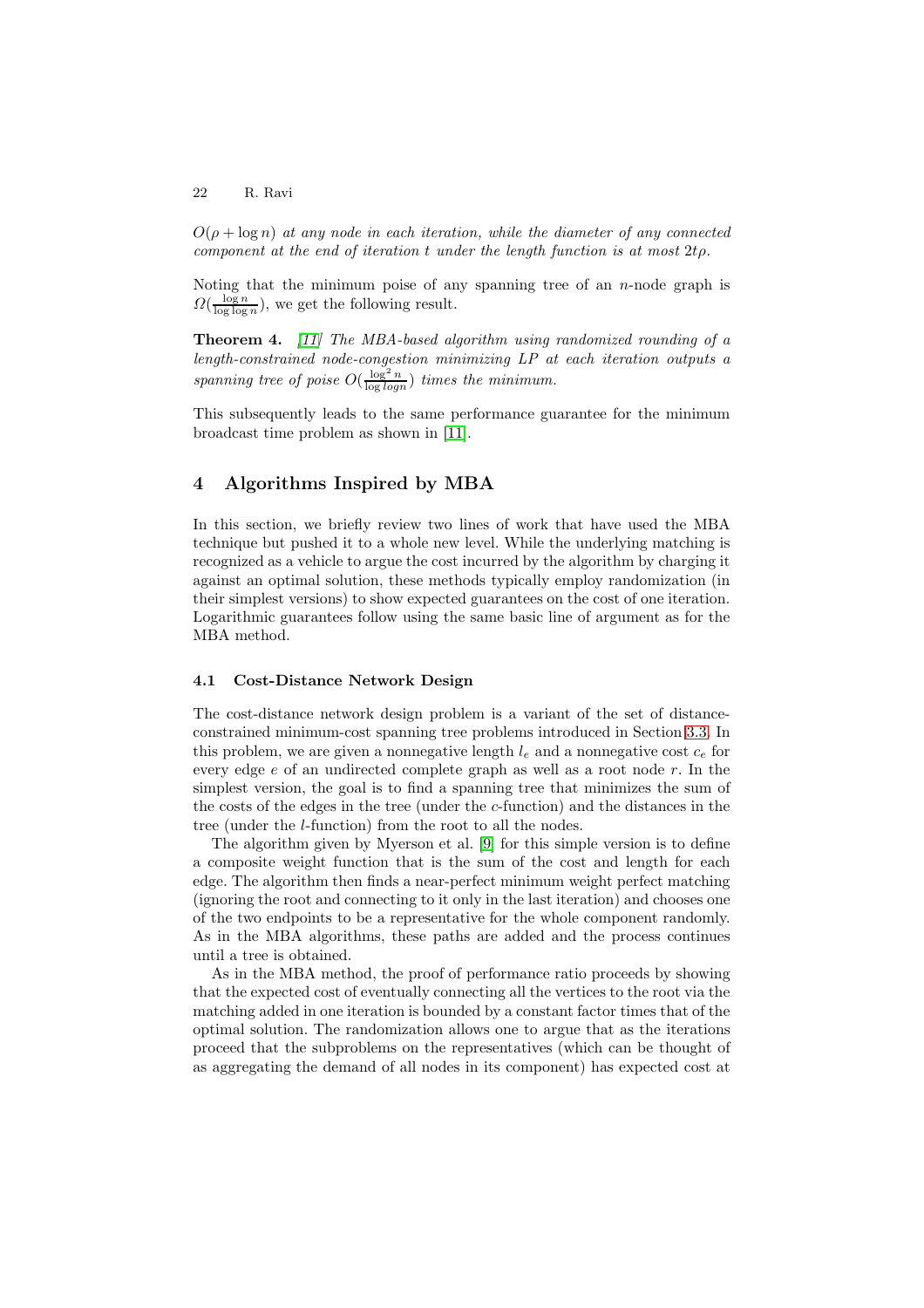most that of an optimal solution. Using a similar line of proof as in the MBA method, a performance ratio of  $O(\log n)$  follows for this algorithm.

A derandomization of the method along with links to the integrality gap of a natural LP relaxation was provided in [\[1\]](#page-11-11). This derandomizing procedure proceeds via the method of conditional probabilities using an LP relaxation; The underlying matching problem is solved motivated by an argument that can be viewed as a more sophisticated matching version of the tree pairing lemma arising in the context of the new composite cost function.

### **4.2 Simultaneous Optimization for Concave Costs**

A further generalization was studies by Goel and Estrin in [\[5\]](#page-11-12). In this version, we are given an undirected graph with a root  $r$  and a nonnegative cost  $c_e$  for every edge e. The goal is to find an "aggregation" tree that collects information from all the nodes to the root. The cost of the tree depends on the aggregation functions on the edges. Let  $f$  be a real-valued function defined on non-negative real numbers that is concave and nondecreasing. The cost of an edge  $e$  is then  $c_e f(flow_e)$  where  $flow_e$  is the flow routed through e, in this case the total number of nodes in the subtree under  $e$ , when the solution is rooted at  $r$ .

Goel and Estrin use a variant of the MBA method to prove a surprising result: There is a tree that is simultaneously near-optimal for all concave aggregating functions for a given undirected graph with costs. This tree is none other than a MBA-based tree constructed in iterations based on the cost function c on the edges. Assuming that the number of nodes  $n$  is a power of two. This method simply finds a minimum-cost perfect matching on the nodes and chooses one endpoint as a representative with probability half, and continues until all nodes are connected in a spanning tree.

The proof of performance of this aggregating tree for any fixed concave aggregating function proceeds in a similar way as for the cost-distance problem. First, the expected cost of the rerouted instances is bounded by that of the optimal. Second, the expected aggregated routing cost of the matching edges added in each iteration is bounded by the cost of the optimal solution. To prove the result for general functions, the method employed is to carry out the analysis in terms of some basis aggregation functions (also called "atomic" functions in [\[5\]](#page-11-12)) that aggregate linearly up to some power of two. Any concave aggregating function's cost is written as a scaled contribution from an appropriate basis function, which are then used in a style similar to that for a fixed function to argue the final result. At this level, while the basic algorithm and outline of the proof technique (using an optimal solution to bound expected cost of the current augmentation) are as in the MBA based methods, this application requires a much more involved argument.

## **5 Summary**

We have reviewed various applications of a simple construction heuristic idea with the augmentations coming from a matching-like subroutine that is inspired